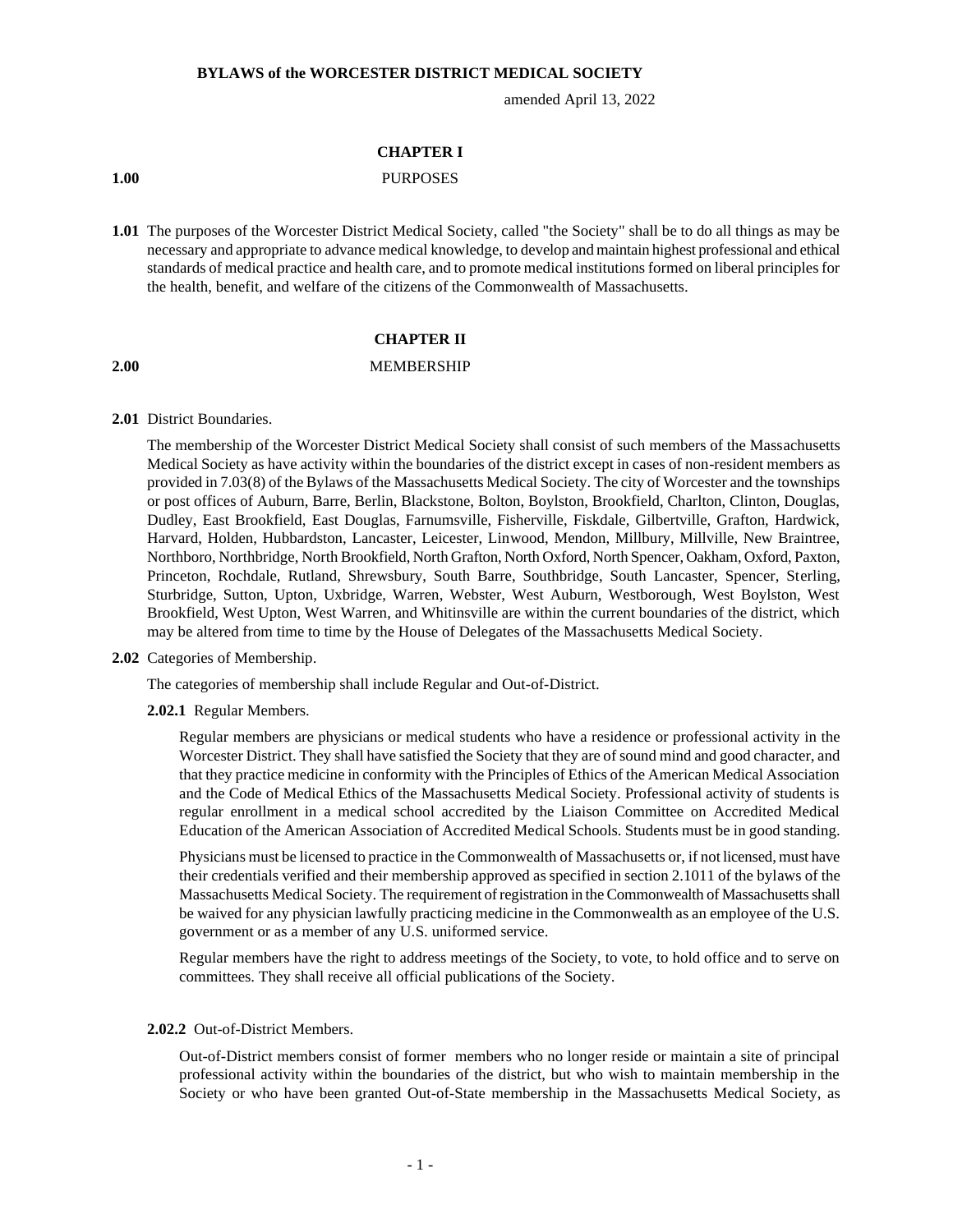provided in 2.102 of the bylaws of the Massachusetts Medical Society. Out-of-District members have all the rights and privileges afforded Regular members, except the rights to vote and to hold office

**2.03** Dues and Assessments.

.

Members of each class are liable for such annual dues and assessments as may be levied by the Society. Dues and assessments of any member may be remitted, in part or in whole, by the Executive Committee. Requests for such remission should be submitted in writing.

Dues paying classes shall be:

General, 1st year practice, Joint (husband/wife), Out-of-State, Resident, Medical Student, and Senior.

**2.03.1** Senior Dues Classification.

Members in this class shall consist of those Regular members of the Society who have attained either (1) the age of sixty and have retired from active practice or (2) the age of seventy and practice less then 20 hours per week. The attainment of the specified age must be prior to January 1 of the current year. Requests for Senior dues classification shall be made in writing to the Secretary.

**2.03.2** Student Dues Classification.

This classification shall apply to medical student members while they are regularly enrolled in medical school.

**2.03.3** Resident Dues Classification.

This classification shall apply to members while they are regularly enrolled in duly accredited training programs or fellowships.

**2.04** Applications.

Applications for membership are made on forms obtained from the Secretary of the Society or from the Executive Office of the Massachusetts Medical Society. The processing of such application is conducted as provided in 2.30, 2.31, 2.32 and 2.33 of the Bylaws of the Massachusetts Medical Society.

**2.05** Maintenance of Membership.

All members are required to comply with such regulations and standards as may from time to time be established by the Society or by the House of Delegates of the Massachusetts Medical Society.

- **2.06** Deprivation of Membership.
	- **2.06.1** Non-payment of Dues.

Members whose dues and assessments have not been paid in full for the current year within six months after they were due, shall be reported to the Committee on Membership of the Massachusetts Medical Society by the Executive Committee of the Society. Appropriate action will be ordered by the Board of Trustees of the Massachusetts Medical Society as provided in 7.03(6) and 11.0133(2) of the Bylaws of the Massachusetts Medical Society.

**2.06.2** Automatic Cessation.

Any member who ceases to be a member of the Massachusetts Medical Society, for any reason whatsoever, shall automatically cease to be a member of the Society.

**2.07** Resignations.

Resignations shall be submitted to the Executive Vice-president of the Massachusetts Medical Society who shall refer them to the Committee on Membership for consideration as provided in 2.60 of the Bylaws of the Massachusetts Medical Society.

**2.08** Readmission of Members.

Applications for readmission shall be considered as provided in 2.70 of the Bylaws of the Massachusetts Medical Society.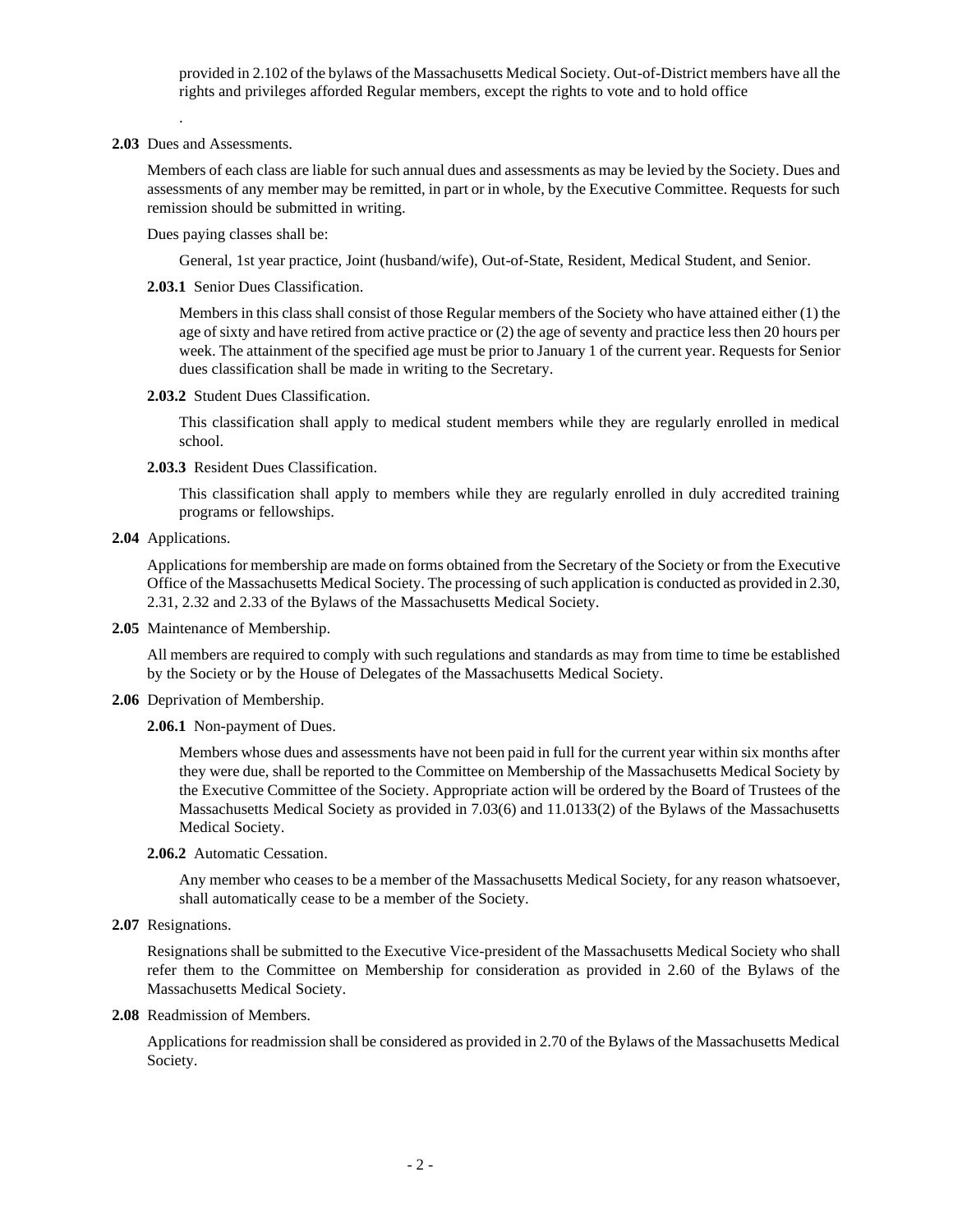# **3.00** MEETINGS

# **3.01** Site.

All meetings of the Society shall be held within the boundaries of the district at the time and place designated by the Executive Committee.

Individuals may participate in meetings from remote locations by electronic means subject to requirements for such participation that may be adopted by the Executive Committee and subject to the discretion of the meeting's presiding officer; however, decisions of the presiding officer shall not be inconsistent with the Executive Committee requirements.

**3.02** Regular Meetings.

Regular meetings shall be held in November, February, and April each year on a date set by the president.

**3.03** Annual Meeting.

The April meeting shall be designated as the Annual Meeting. It shall be held at least three weeks prior to the Annual Session of the Massachusetts Medical Society

**3.04** Special meetings.

Special meetings of the Society may be called at any time by the President and shall be called on written request of twenty members.

**3.05** Quorum.

Thirty-five members of the Society shall constitute a quorum for the conduct of business at any meeting of the Society.

**3.06** Expenditures.

The Society shall vote to approve the budget. In cases of non-budgeted items the Executive Committee may authorize further expenditures, but all such expenditures exceeding ten thousand dollars shall be subject to later confirmation by the Society.

**3.07** Parliamentary Authority.

All meetings of the Society shall be governed by the parliamentary rules and usages contained in the current edition of "Robert's Rules of Order Newly Revised" when not in conflict with these bylaws.

# **CHAPTER IV**

# **4.00** ELECTIONS

**4.01** Annual Elections.

Annual elections shall be conducted by the Society at the Annual Meeting in the following manner:

### **4.01.1** Nominations.

At the meeting which immediately precedes the Annual Meeting, nominations for election of a President who shall become ex-officio a Vice-President of the Massachusetts Medical Society; a Vice-President; a Secretary; a Treasurer; an Orator; a Trustee; an alternate Trustee; Delegates as specified in 3.15 of the Bylaws of the Massachusetts Medical Society; two members of the Grievance Committee as specified in 7.02.12 of these bylaws; four members of the Finance Committee; one member of the Nominating Committee as specified in 7.02.3 of these bylaws; and a member and alternate member of each of the following committees of the Massachusetts Medical Society: the Committee on Legislation, the Committee on Nominations, shall be submitted by the Nominating Committee.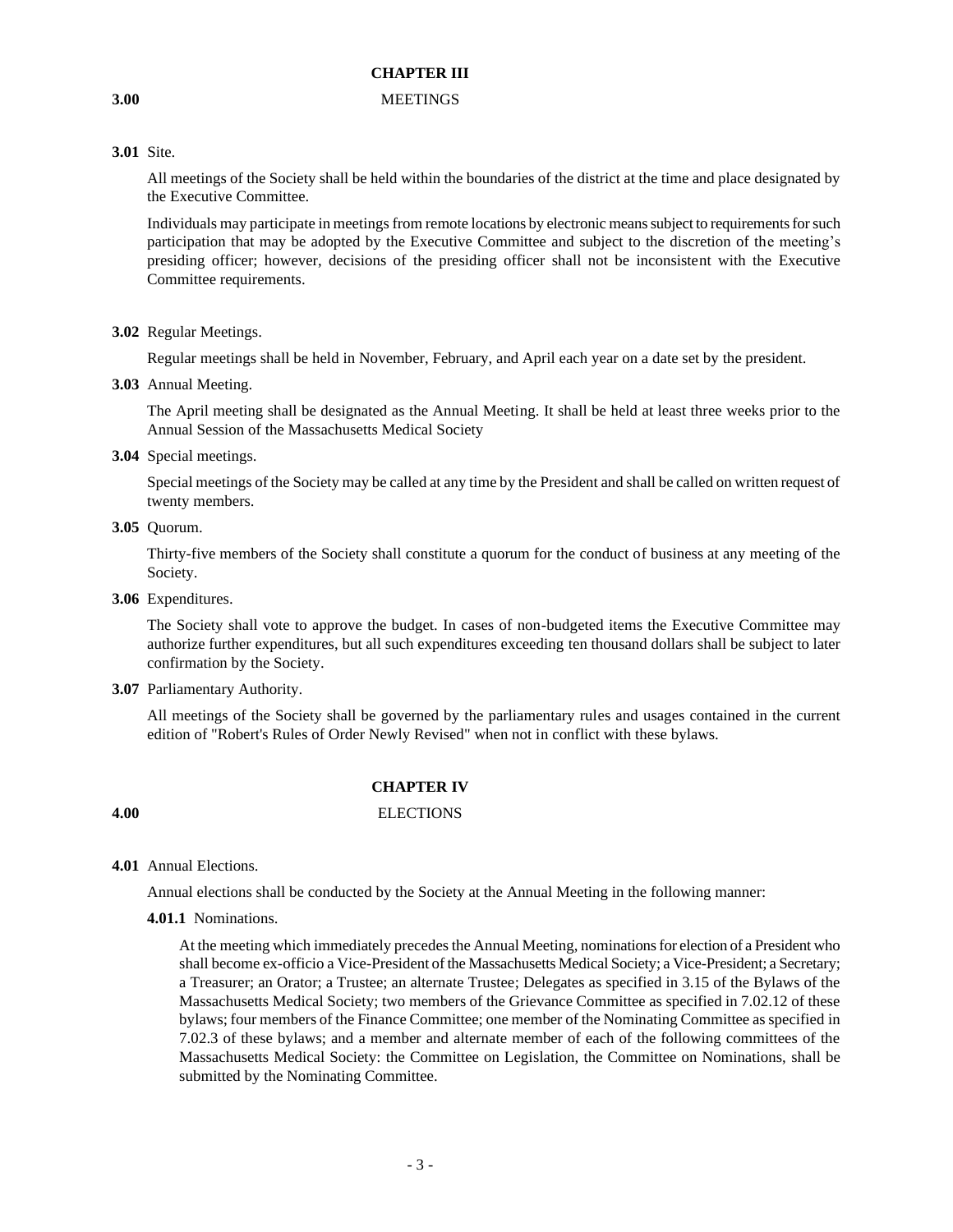All such nominations shall be printed in the notice of the meeting. In addition, nominations for any position may be made from the floor of the Society but nominations then shall be closed and voted upon at the Annual Meeting.

#### **4.01.2** Required Renominations.

Five nominations for the Nominating Committee shall be renominations.

**4.01.3** Qualifications.

The President, the Vice-President, the Secretary and the Treasurer must have been members of the Society for five years. The Trustee and alternate Trustee must have been delegates for one year.

Delegates must have been members of the Society for three years. No delegate shall be eligible for re-election who has not attended at least one session of the House of Delegates of the Massachusetts Medical Society in the two consecutive years during which he or she has been a delegate immediately prior to re-election.

Members and alternate members of the Committee on Nominations of the Massachusetts Medical Society must have been delegates for two years. Members of the Committee on Nominations of the Massachusetts Medical Society shall not serve for more than five consecutive years and thereafter shall not be eligible for re-election for three years.

Members of the Grievance Committee shall have been members of the Society for at least three years.

**4.01.4** Voting.

Each office shall be voted on individually. Voting shall be by ballot, unless a single candidate is nominated in which case a voice vote may be taken.

**4.01.5** Election.

A majority of the votes cast shall be necessary to elect. If on any ballot no nominee receives a majority of the votes cast, the nominee receiving the smallest number of votes shall be eliminated and the balloting shall proceed in that manner until a candidate obtains a majority.

**4.01.6** Terms of Office.

The term of office for all officers and committee members shall be for one year except as otherwise provided for in these bylaws. The President may serve, in succession, no more than three terms of one year each. All terms shall begin at the close of the next Annual Session of the Massachusetts Medical Society after their election or appointment.

**4.01.7** Vacancies.

Vacancies that occur in offices or committees shall be filled ad interim by appointment by the President, unless otherwise provided for in these bylaws.

A vacancy of the Vice-Presidency shall be filled by special election following the procedures of this chapter for nominations and voting except that the election may be held at any scheduled business meeting or special meeting provided that notice of the meeting and nominations be sent to the membership at least fourteen days in advance.

# **CHAPTER V**

# **5.00** DELEGATES AND TRUSTEES

# **5.01** Delegates.

Delegates elected by the Society shall be representatives of the Society in the House of Delegates of the Massachusetts Medical Society, its policy-making body. They shall, on the request of five members, present a report at any regular meeting.

Vacancies that occur in the office of delegate shall be filled ad interim by appointment by the President.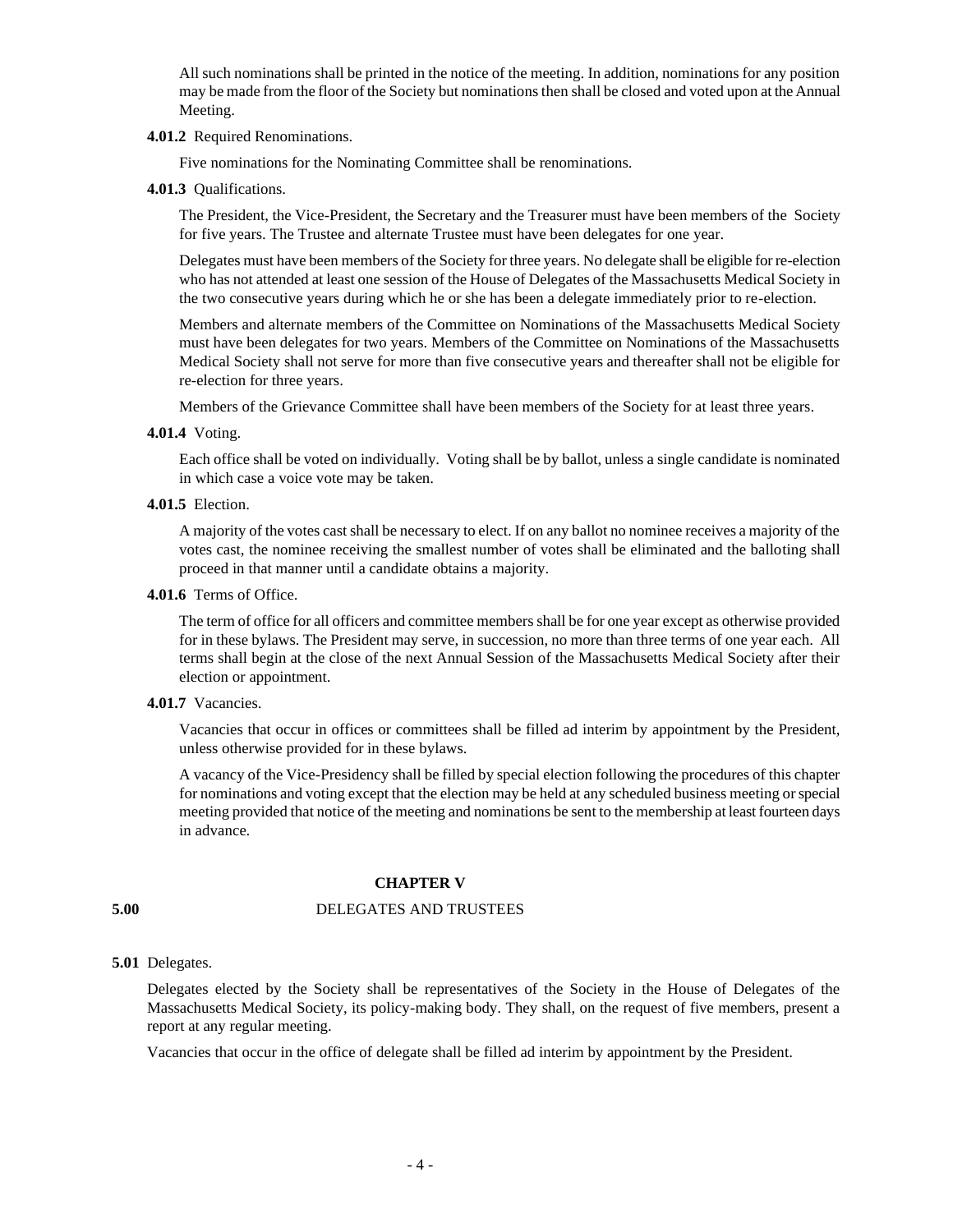#### **5.02** Trustees

The Trustee elected by the Society shall be a member of the Board of Trustees of the Massachusetts Medical Society, which serves as its board of directors. The Alternate Trustee shall be eligible to serve in the event of the absence of the Trustee

# **5.02.1** Terms of Office.

The Trustee and Alternate Trustee of the Massachusetts Medical Society shall serve for a term of two years and may be re-elected for three additional terms, or eight total years, after which they are ineligible for reelection. Total years served includes all time served, regardless of when it was served, except those total years served shall not include time served as an ex-officio member of the Board of Trustees and time served filling a vacancy on the Board of Trustees.

Past presidents of the Massachusetts Medical Society shall be excluded from serving as district-elected trustees or alternates of the Board of Trustees.

### **5.02.2** Vacancies.

.

Vacancies that occur in the office of Trustee or Alternate Trustee of the Massachusetts Medical Society shall be filled ad interim by votes of the Delegates of this Society.

#### **CHAPTER VI**

# **6.00** OFFICERS

- **6.01** Officers of the Society shall be a President, a Vice-President, a Secretary, a Treasurer, and an Orator.
- **6.02** Qualifications.

Officers, excepting the Orator, must have been members of the Society for at least five years.

**6.03** Duties and Powers.

# **6.03.1** President.

The President shall:

- (1) Be responsible for leadership of the Society.
- (2) Preside at meetings of the Society and of the Executive Committee.
- (3) Make appointments to Standing Committees of the Society in accordance with 7.00 of these bylaws.
- (4) Establish special committees at his discretion and appoint members thereof.
- (5) Make appointments to fill vacancies in offices and in committees, unless otherwise provided for in these bylaws.
- (6) Be a member, ex-officio, of all committees of the Society in addition to the prescribed number of members, with power to vote.
- (7) Have the authority to call a meeting of the Society or any of its committees.
- (8) Be responsible for the programs at the stated meetings of the Society.
- (9) Be, ex-officio, a Delegate and a Vice-President (ex-officio) of the Massachusetts Medical Society.
- (10) Annually appoint an Editor for the Society's periodical from nominations provided by the Publications Committee.

**6.03.2** Vice-President.

The Vice-President shall:

- (1) Assist the President in the performance of his duties in such manner as the President may direct and in so doing shall be considered to represent the President.
- (2) Perform the duties of the President, in the absence of the President.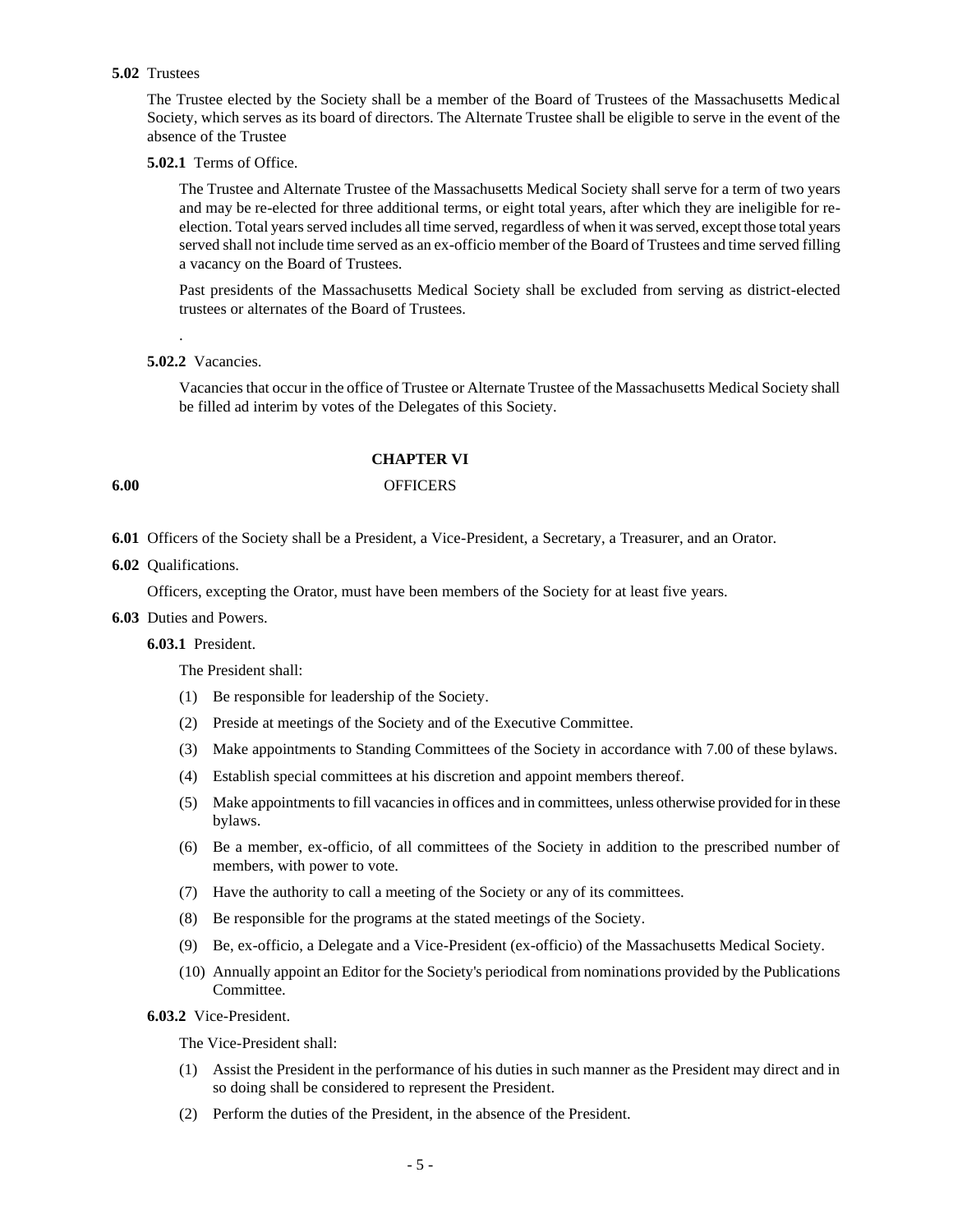(3) Serve as a member of the Publications Committee.

#### **6.03.3** Secretary.

The Secretary shall:

- (1) Have custody of the bylaws, records and other papers of the Society.
- (2) Keep a fair record of all of the Society's doings.
- (3) Send to each member a notice of each meeting and of each proposed change of the bylaws.
- (4) Read at meetings such communications as the President may direct.
- (5) Notify committee members of their appointments and duties.
- (6) Keep a directory of members.
- (7) Promptly after the Annual Meeting transmit to the Executive Vice-President of the Massachusetts Medical Society, on appropriate forms, the names and addresses of officers, delegates, and members of committees elected under 4.01 of these bylaws.
- (8) Arrange for the filling of vacancies in the office of Trustee and Alternate Trustee of the Massachusetts Medical Society in the manner prescribed in 5.02.2 of these bylaws.
- (9) Notify the Executive Vice-President of the Massachusetts Medical Society, on the proper form, of the deaths of members in this Society.
- (10) Be, ex-officio, a Delegate of the Massachusetts Medical Society.
- (11) Perform the duties of the President in the absence of both President and Vice-President.
- (12) Be secretary of the Committee on Membership, and shall process applications for membership in the manner provided for in 2.30, 2.31, 2.32, and 2.33 of the Bylaws of the Massachusetts Medical Society and in so doing shall:
	- (a) Keep a record of all applicants for membership.
	- (b) Examine and certify to the Membership Committee the adequacy of the applicant's educational background and license, as appropriate.
	- (c) Promptly transmit to the chairman of the Committee on Membership of the Massachusetts Medical Society all correspondence and other data concerning each application together with a notice as to whether or not the application has been approved by this Society's Committee on Membership.
	- (d) Be responsible for collecting the application fees provided for in 2.30 of the Bylaws of the Massachusetts Medical Society and for their transmittal to the Treasurer of the Massachusetts Medical Society.

### **6.03.4** Treasurer.

The Treasurer shall:

- (1) Oversee the dues and assessments of the Society and shall act as official custodian of all funds and treasury records of the Society.
- (2) Oversee payment of all validated bills of the Society.
- (3) Submit his records to the Auditors at least two weeks prior to the Annual Meeting, or at any other time by vote of the Society.
- (4) Serve as a member of the Finance Committee.
- (5) Serve as member of the Publications Committee.
- (6) Render at the Annual Meeting a full, written report of the Society's current assets and liabilities and of the financial transactions for the previous year.
- (7) Furnish to the Executive Committee a list of members who despite notification by certified letter are six months in arrears in payment of dues and assessments. The Executive Committee shall then notify the Committee on Membership of the Massachusetts Medical Society for action as provided in 11.0133(2) of the Bylaws of the Massachusetts Medical Society.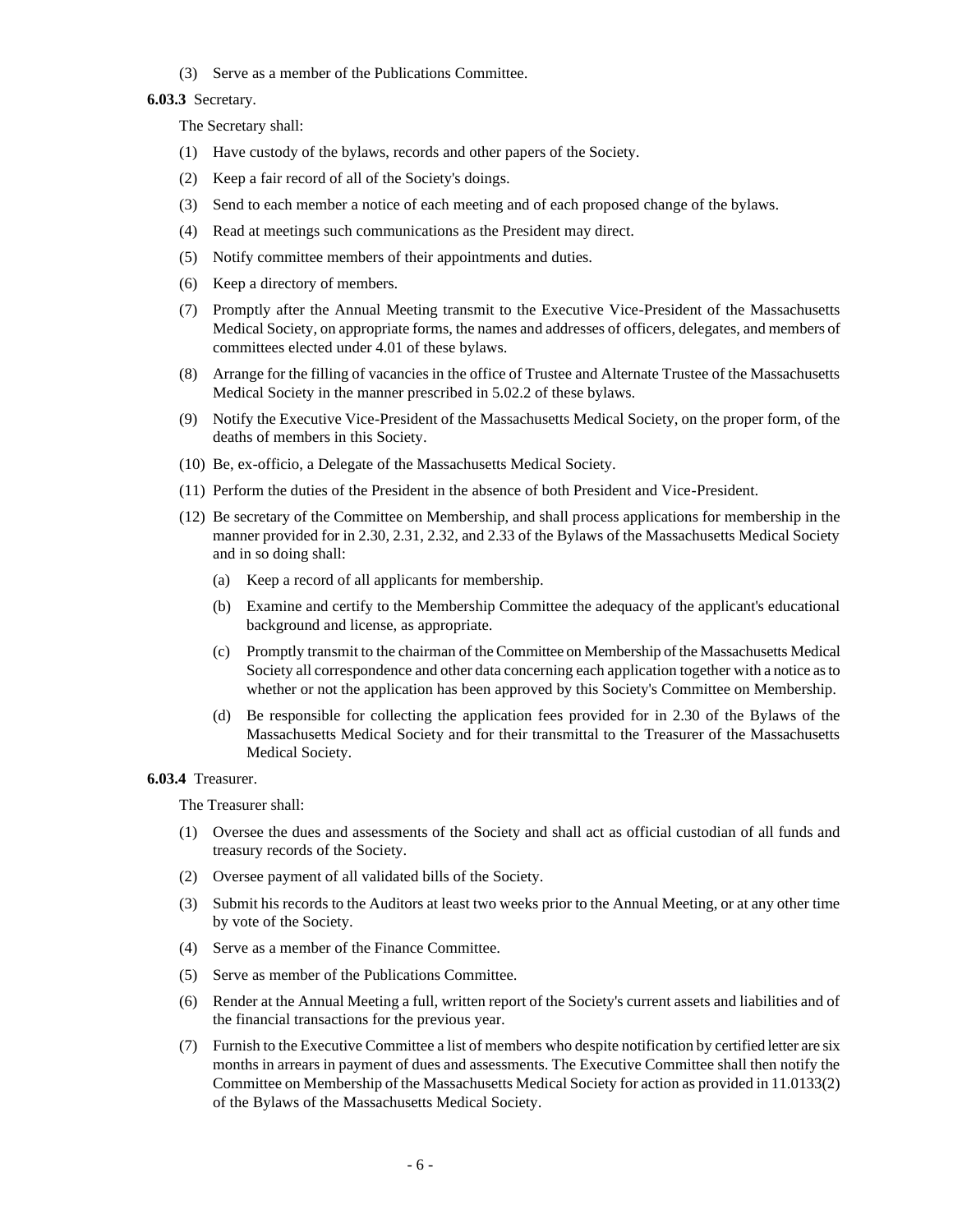**6.03.5** Orator.

The Orator shall:

- (1) Deliver a discourse at any regular meeting of the Society chosen by the President.
- (2) Present to the Secretary a copy of the discourse, suitably prepared for filing with the Society's permanent records.

# **CHAPTER VII**

# **7.00** COMMITTEES

# **7.01** Classes.

There shall be two classes of committees: (1) Standing and (2) Special. The terms of office of members of committees shall be one year from the close of the next Annual Session of the Massachusetts Medical Society after their election or appointment, unless otherwise provided for in these bylaws or by the terms of their appointment or election.

# **7.02** Standing Committees.

Standing Committees continue from year to year and may not be established or abolished except by amending the bylaws of the Society. The President of the Society shall appoint the members and designate the chairmen of standing committees unless otherwise provided for by these bylaws.

### **7.02.1** Executive Committee.

The Executive Committee shall consist of the President, who shall be Chairman, the Vice-President, the Secretary, the Treasurer, the district's Trustee of the Massachusetts Medical Society, and the three most recent Past Presidents. In addition to the above, the President may appoint up to ten additional members for service on the Executive Committee.

It shall appoint Auditors to annually audit the accounts of the Treasurer and the Finance Committee and shall receive and examine the auditors' report and shall present it to the Society at the Annual Meeting.

It shall conduct such interim or emergency business of the Society as is not otherwise provided for in these bylaws.

Matters involving questions of violation of ethics or of apparent or alleged conduct unbecoming a member may be considered by the Executive Committee and a report submitted to the Committee on Ethics and Discipline of the Massachusetts Medical Society for investigation.

### **7.02.2** Finance Committee.

The Finance Committee shall consist of seven members: The Treasurer of the Society, the Treasurer of the Worcester Medical Library, Inc., and four members elected at the Annual Meeting. In addition, the President shall appoint a past President or Treasurer of the Society who shall have served within the three years prior to the appointment

It shall prepare a proposed annual budget for submission to the Society for its approval at its November meeting. This report shall include recommendations regarding dues and assessments.

It shall be responsible to the Society for the proper conduct of the financial affairs of the Society's publications.

It shall record all its transactions and its records shall be open to inspection by any member of the Society. It shall submit its records to any Auditors engaged by the Society at least two weeks prior to the Annual Meeting. The Treasurer shall furnish a report for the Finance Committee at the Annual Meeting.

#### **7.02.3** Nominating Committee.

The Nominating Committee shall consist of six members elected at the Annual Meeting. At least one shall be a Past President of the Society and at least one a member of the of the House of delegates of the Massachusetts Medical Society. The term of office shall be six years and members shall not serve two terms consecutively. The terms of office shall be so staggered that one member shall be elected each year. Vacancies shall be filled by election to the unexpired term at the annual business meeting.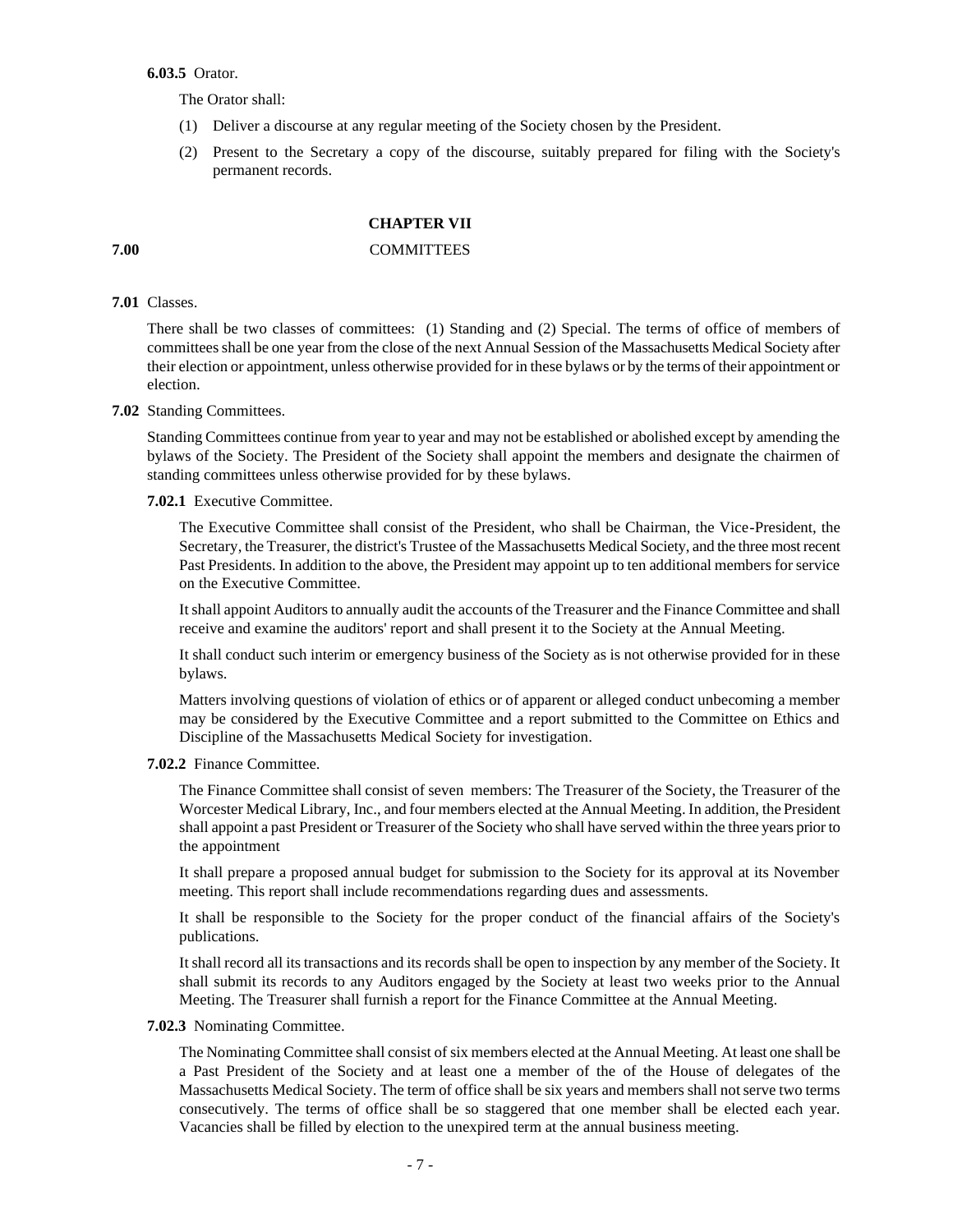The Chairman shall be the senior member of the Committee in terms of length of service on the Committee.

It shall propose nominations as provided in 4.01.1 of these bylaws.

**7.02.4** Committee on Membership.

The Committee on Membership shall consist at least of the President who shall be Chairman, the Secretary who shall be secretary, and the Society's representative to the Committee on Membership of the Massachusetts Medical Society.

It shall gather such information as it deems advisable to determine whether an applicant shall be approved for membership.

It shall consider, as provided in 2.70 of the Bylaws of the Massachusetts Medical Society, applications for readmission of former members who have resigned, been expelled or otherwise have been deprived of membership.

### **7.02.5** Memorials Committee.

The Memorials Committee shall consist of at most three members who, following the death of a member, shall prepare or have prepared a written obituary for inclusion in the Society's publication or otherwise be presented to the Society.

**7.02.6** Public Relations Committee.

The Public Relations Committee shall consist of seven or more members.

It shall concern itself with relations between the Society and the public.

**7.02.7** Legislative Committee.

The Legislative Committee shall consist of seven or more members in addition to the Society's representative on the Committee on Legislation of the Massachusetts Medical Society.

It is auxiliary to the Massachusetts Medical Society's Committee on Legislation and shall consider pending national and state legislation that may affect the health of the public or exert an influence on the practice of medicine.

**7.02.8** Publications Committee.

The Publications Committee shall consist of six members appointed for a six-year term, so staggered that one member shall be appointed each year.

The Committee shall annually supply to the President one or more nominations for an Editor for the Society's publication, "Worcester Medicine" or its successor, and shall oversee and review its efficient management and publication.

#### **7.02.9** Bylaws Committee.

The Bylaws Committee shall consist of seven members who shall consider all suggested changes in the bylaws of the Society and shall submit to the Society proposed amendments to the bylaws as provided in 9.02. of these bylaws.

**7.02.10** Personnel Committee.

The Personnel Committee shall consist of nine members: the President, the Vice-President, the Secretary, the Treasurer, the Treasurer of the Worcester Medical Library, Inc., the two most recent Past Presidents, and two other members of the Society to be appointed by the President. The chairman shall be designated by the President and the secretary shall be elected by the committee members.

It shall develop and recommend to the Executive Committee the terms of a personnel policy for use by the Society. Such policy shall be reviewed by the Committee at least annually and any recommendations duly reported to the to the Executive Committee for action, prior to preparation of the annual budget by the Finance Committee.

It shall arbitrate any differences between the Society or any member thereof and staff personnel, or between staff personnel and any party or parties not of the Society as such differences may from time to time be referred by any source.

Seven members of the Committee shall constitute a quorum for the conduct of business and action shall require a two-thirds vote of those present.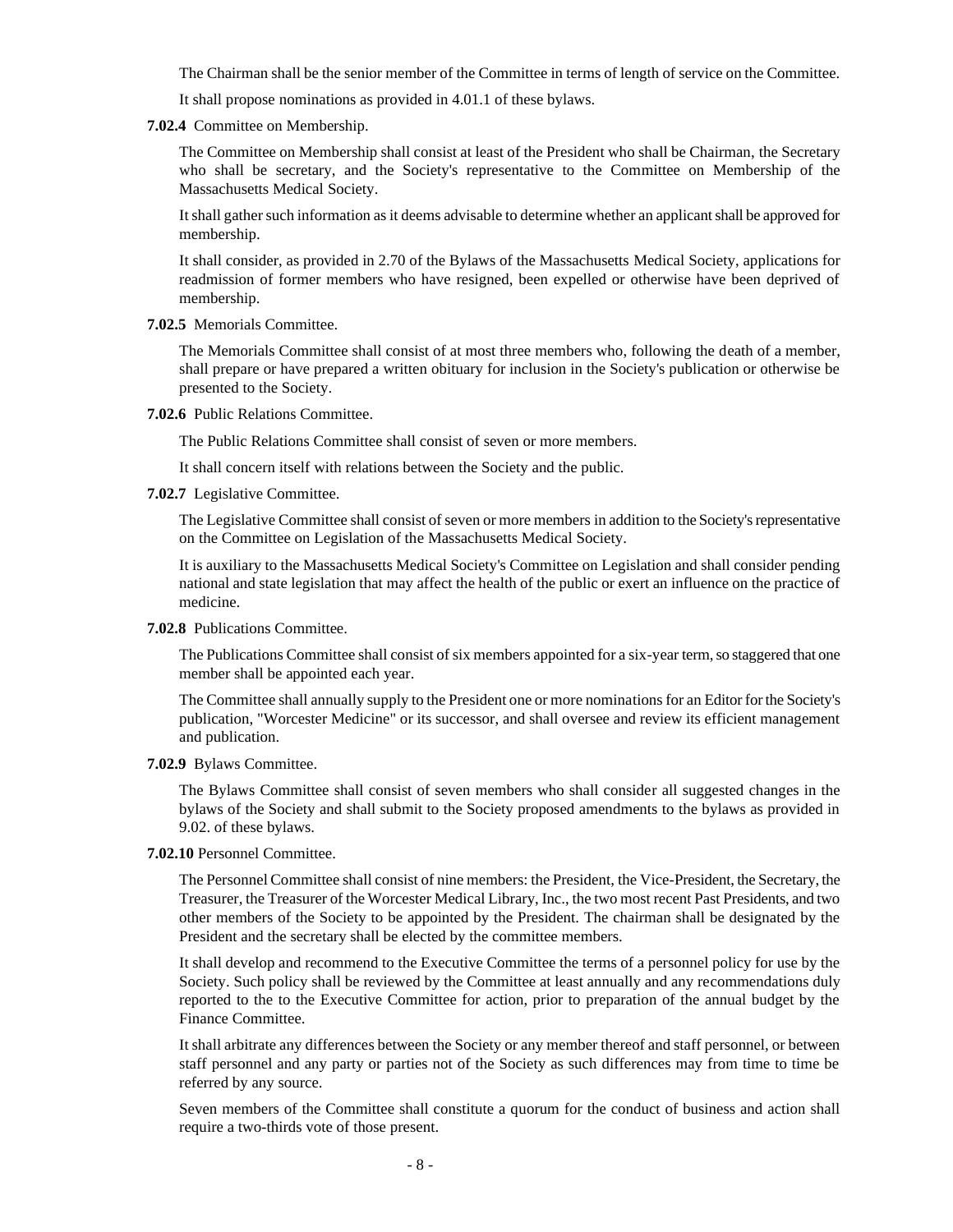### **7.02.11** Grievance Committee

The Grievance Committee shall consist of eight members elected at the annual meeting. Each committee member shall have been a member of the society for at least three years. The terms of office shall be four years so staggered that two members shall be elected each year. A member shall not serve two terms consecutively. The chairman shall be appointed by the president from one of the most senior members in terms of length of service on the committee.

Vacancies. In case of a vacancy, the nominating committee shall nominate a member to the unexpired term for election at the next annual meeting. Service to fill an unexpired term shall not preclude election to a consecutive full term.

It shall receive and review complaints regarding any alleged misconduct involving the professional activity of any member. Such investigation must include affording the accused member an opportunity for a hearing. If, as a result of its investigation, the Committee believes the complaint to be valid, to present an irreconcilable difference of opinion between the complainant and the member involved, and to be in violation of the Principles of Medical Ethics of the American Medical Association or of the Code of Medical Ethics of the Massachusetts Medical Society, it may refer the case to the Committee on Ethics and Discipline of the Massachusetts Medical Society for further consideration as provided in 12.011 of the Bylaws of the Massachusetts Medical Society.

#### **7.02.12** Scholarship Committee

The Scholarship Committee shall consist of thirteen members or more appointed by the President. It shall record each gift to the Scholarship Fund and shall manage the Fund's Loan Program and shall administer any other assigned use of the Fund's assets. It shall submit its records to any Auditors engaged by the Society at least two weeks prior to the Annual Meeting. The Chairman shall submit a report of the Fund's transactions, including a listing of the recipients and benefactors, at the Annual Meeting.

# **7.02.13** Medical Education Committee.

The Medical Education Committee shall consist of ten or more members appointed by the President. It shall concern itself with matters relating to continuing medical education.

#### **7.02.14** Student Committee

The Student Committee shall consist of ten students enrolled in the UMass Chan Medical School, and one faculty member of that same school*.* At least two students shall be appointed from each of the four medical school classes.

The students shall elect one of their number to be a co-chair. The faculty member shall be the other co-chair.

The committee shall act as a liaison to the medical school and will bring medical student concerns to the attention of the WDMS. It shall assist the WDMS in offering educational and experience-based opportunities to medical students.

As vacancies occur the President will appoint replacements with the aim of maintaining a balance among the classes.

#### **7.02.15** Awards Committee.

The Awards Committee shall consist of 7 members. The committee shall solicit nominations for each award offered by the Society, review the nominations and present its recommendations to the Executive Committee which shall approve the final recipient.

#### **7.03** Special Committees.

Special Committees may be established for specific purposes by the President at any time. Unless the Society directs otherwise, the President shall appoint the members and designate the Chairman of each such committee.

Special committees shall cease to exist at the close of the term of office of the appointing President, unless reappointed by the incoming President.

Special committees may not be given assignments that conflict with or duplicate functions of any other committee of the Society.